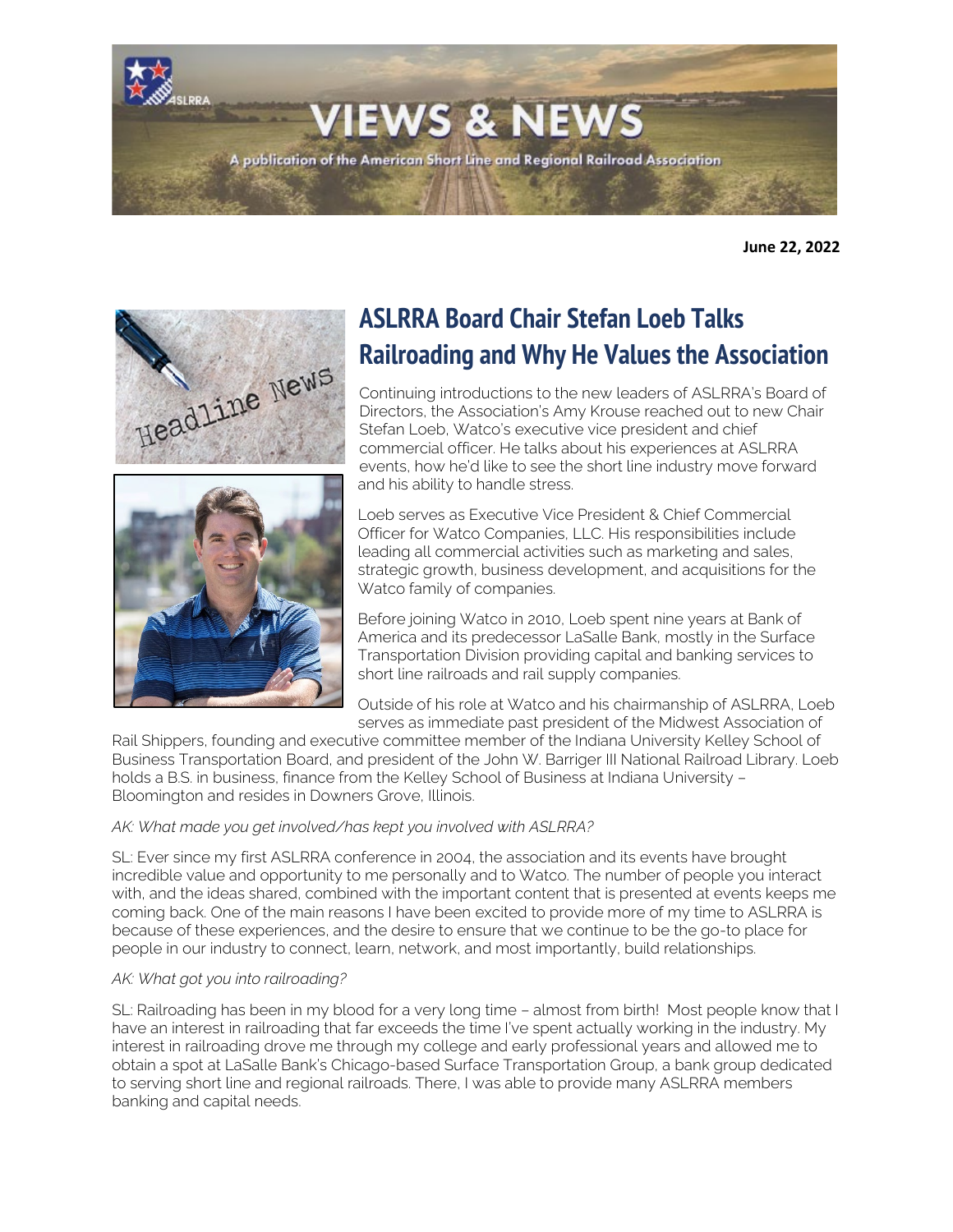

Loeb is a model train enthusiast, posing here with his current setup.

Being so young, I often relied on my interest in railroading to gain trust with the company leaders to prove that I knew what I was talking about despite how inexperienced I was. The toughest, by far, was Larry Parsons at the Wheeling & Lake Erie. But one day I was able to slip in a conversation about the D&RGW, a railroad he ran many years before the Wheeling, and that finally got him comfortable! Working at the bank was really a blessing as it allowed me to learn from and work alongside industry giants like Peter Gilbertson and Bruce Lieberman at Anacostia, Dave Parkinson and Tom Schlosser at ParkSierra,

and many many others. This job also allowed me to meet Rick Webb at Watco, which led me eventually to my current position.

### *AK: What is the biggest value for joining/participating in ASLRRA?*

SL: To me, it has always been about the relationships. I remember going to my first conference and knowing no one, standing along the walls of the exhibit hall. But soon, several people popped by to say hello and introduce themselves. That is how I met Jim Bowers, an absolute ASLRRA legend, and many other people that I still work and network with. Now, it is hard for me to walk the exhibit hall because I am so often stopped or stop someone else to catch up. ASLRRA provided me a network of people and friends that no other organization can provide. It has helped me personally and Watco as well in so many valuable ways.

#### *AK: How have you seen the industry change since you became involved in it?*

SL: Fundamentally, the overall mission of the industry is the same: entrepreneurially serve customers by making rail easy and valuable and grow with those customers over the long term. How we do that and the challenges that arise are the things that constantly change. Being part of an organization like ASLRRA allows us, as members, to work together on industry issues with regulatory bodies and Congress so that our teams can focus on delivering the mission. It's a winning combination that keeps the short line industry focused and moving forward.

### *AK: As you take up the leadership mantle, what will be your personal mission/goals/ideas that you would like to see the Association and industry move toward?*

SL: The members at ASLRRA are very successful at growing rail and continuing to show how valuable short lines are - not just to the rail industry but to the world's supply chain. I want to ensure everything we do allows our members to continue this amazing performance. There are hurdles out there, those that we know and those that have not shown themselves yet, but the ASLRRA has the skill to tackle the challenges.

While short lines are as old as the rail industry, the short line industry as we know it is really just a few decades old. Our success is tied to so many other partners as our moves constitute a fraction of a customer's overall supply chain. Focusing on how we can be the most efficient mode of transportation, working with all of our various partners, and ensuring that outside forces do not negatively impact us will be my mission. There is a great team at ASLRRA and my role will be to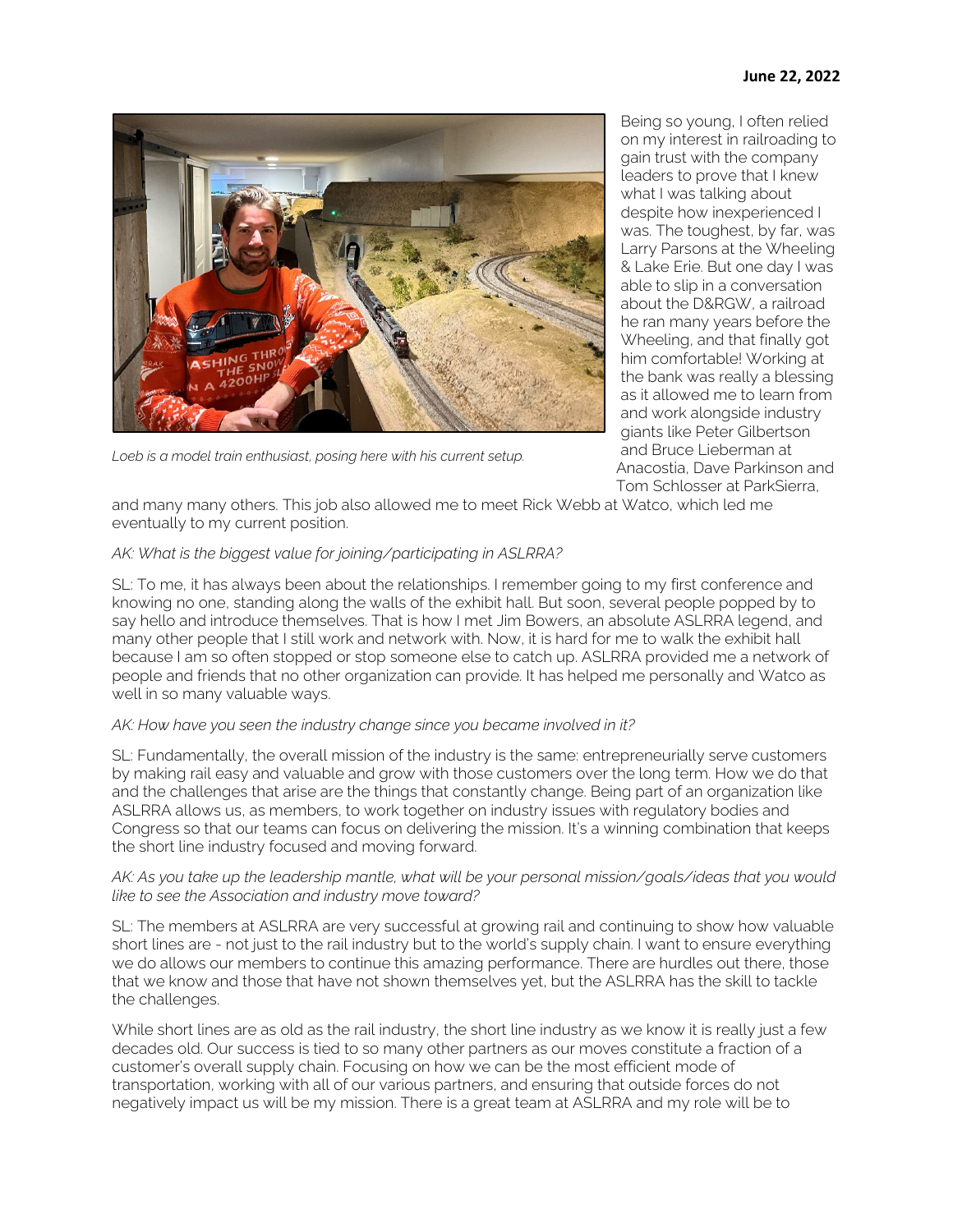simply support that team, ensuring that they have the resources to accomplish what I know they can – to help our industry remain strong and growing.

#### *AK: What's your super power?*

SL: I wish I could say "the ability to fly" but since I can't, I would say the ability to handle an inordinate amount of work and stress and still enjoy life. It's one of the things I am most proud of. Life isn't always fair and it's not always clear sailing. Handling all the distractions and challenges while doing what you enjoy and what makes you happy is a balance I have always focused on maintaining. If I ever do figure out how to fly, I will be sure to change my answer!



AssetWise<sup>®</sup>-The Fast Track to Improved Asset Performance





### **FAMES Committee Releases Report on RWIC and Lone Worker Fatalities**

The Fatality Analysis of Maintenance-of-way Employees and Signalmen (FAMES) Committee recently updated and released a [new report](https://railroads.dot.gov/sites/fra.dot.gov/files/2022-06/FAMES_RWIC_Lone%20Worker%206-2-22.pdf) concerning roadway workers in charge (RWIC) and lone workers.

The report expresses continued concern with the number of RWICs and lone workers fatally injured. These two groups represent 26 percent of the 89 fatalities analyzed over a 25-year period, and

statistics indicate RWICs and lone workers are at a higher risk of fatality than any other roadway worker designation.

In response to these concerns, the FAMES Committee makes several recommendations in its report, such as limitations to the use of Individual Train Detection as a form of on-track safety and issues to address when conducting on-track safety briefings.

Individuals with questions about the FAMES report or related issues should contact ASLRRA's Vice President of Safety and Complianc[e JR Gelnar,](mailto:jrgelnar@aslrra.org?subject=FAMES%20Report) who is also the Association's FAMES committee liaison.

### **FRA Final Rule Requires Fatigue Risk Management Programs from Certain Railroads**

On June 13, the Federal Railroad Administration (FRA) [published a final rule](https://www.federalregister.gov/documents/2022/06/13/2022-12614/fatigue-risk-management-programs-for-certain-passenger-and-freight-railroads) requiring certain railroads to develop and implement a Fatigue Risk Management Program (FRMP) as part of a larger railroad safety risk reduction program.

The rule affects Class I railroads, rail carriers with inadequate safety performance (ISP) and carriers providing intercity passenger or commuter rail transportation. For these railroads, an FRMP is a "comprehensive, system-oriented approach to safety in which a railroad determines its fatigue risk by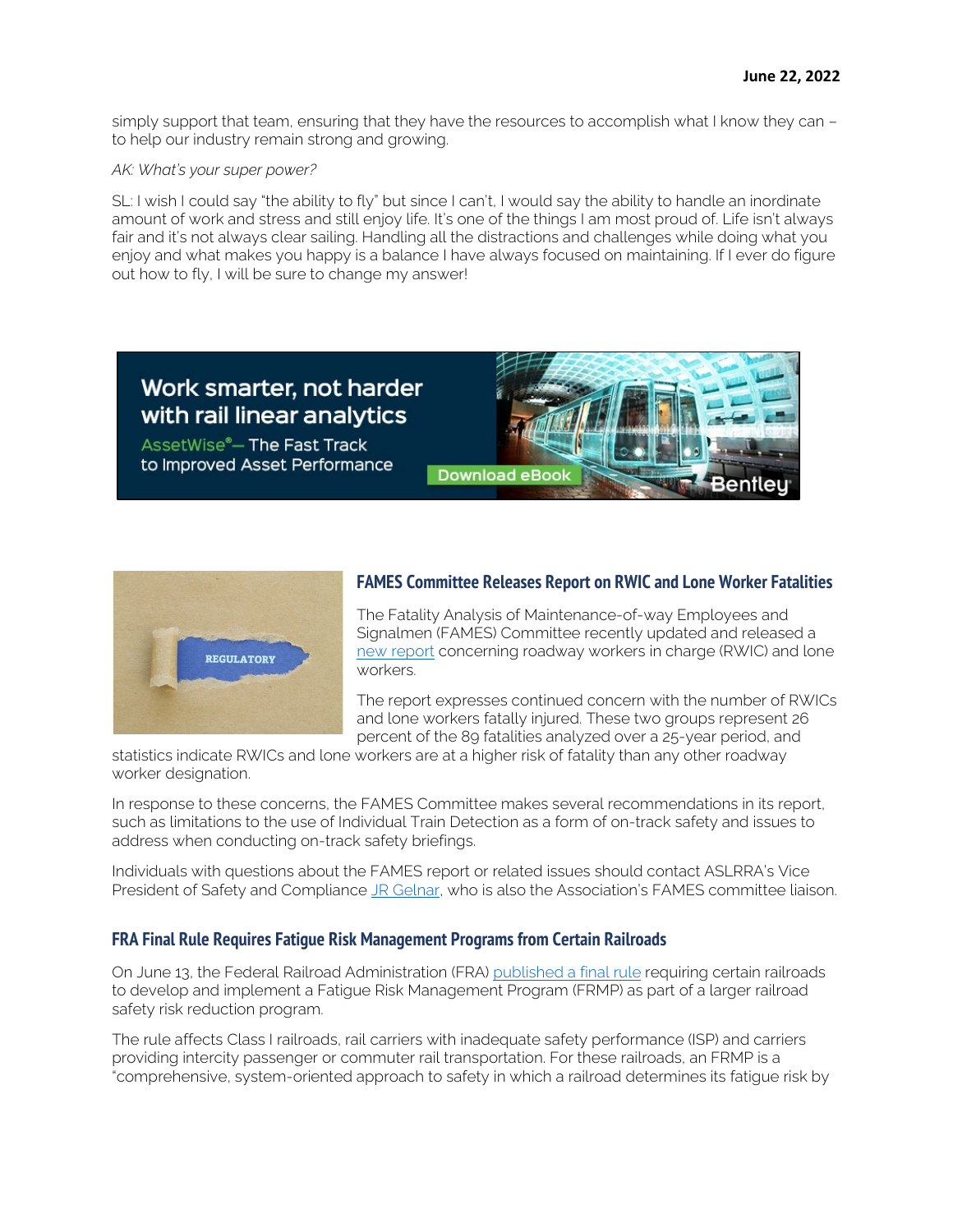identifying and analyzing applicable hazards and takes action to mitigate, if not eliminate, that fatigue risk."

ASLRRA and the Association of American Railroads (AAR) [submitted comments](https://www.aslrra.org/aslrra/document-server/?cfp=aslrra/assets/File/public/news/2022/AAR_ASLRRA_Comment_FRA_FRMP_NPRM.pdf) on the rule earlier this year when it was still in the proposal stage. Both associations supported the FRA's rule, saying it was consistent with rule text developed by rail industry stakeholders in the FRA's Railroad Safety Advisory Committee. However, the associations did comment on four issues, including timelines for FRMP development and the FRA's proposal to include railroad contractors in railroads' fatigue management plans.



# **House Appropriations Subcommittee to Consider Spending Bill**

The House is expected to release a draft of its appropriations transportation spending bill for fiscal year 2023 (FY23) soon, after which the Transportation, Housing, Urban Development and Related Agencies (T-HUD) Subcommittee will mark up the bill before sending it to the full Appropriations Committee for additional consideration.

Prior to the draft's release, ASLRRA's Government Affairs team [sent](https://www.aslrra.org/aslrra/document-server/?cfp=aslrra/assets/File/public/news/2022/2022_06_16_ASLRRA_Ltr_to_House_THUD.pdf)  [a letter](https://www.aslrra.org/aslrra/document-server/?cfp=aslrra/assets/File/public/news/2022/2022_06_16_ASLRRA_Ltr_to_House_THUD.pdf) to subcommittee leaders to discuss the short line freight rail

industry's priorities. These priorities include robust funding for Consolidated Rail Infrastructure and Safety Improvements (CRISI) program grants, full funding for other key infrastructure discretionary programs, support for the Short Line Safety Institute and Operation Lifesaver, and continued exclusion of language allowing longer, heavier trucks on the road.

# **ASLRRA Staff Meets with Congressional Offices to Talk Short Lines**

ASLRRA's Government Affairs team is continuing outreach efforts this summer, connecting with legislative staff members to introduce them to the short line freight rail industry.

This week, Association staff will meet with the offices of Representatives Brian Fitzpatrick (R-Pa.), Seth Moulton (D-Mass.), Troy Nehls (R-Texas), and Michael Guest (R-Miss.). All four representatives are members of the House Transportation and Infrastructure Committee.

### **Associations Sign Letter Concerning Buy America Temporary Waiver**

ASLRRA joined a coalition of organizations, including the Association of American Railroads (AAR), in [submitting a letter](https://www.aslrra.org/aslrra/document-server/?cfp=aslrra/assets/File/public/news/2022/BABAA_Coalition_Letter.pdf) to Mitch Landrieu, senior advisor to President Biden, concerning the administration's delay of the Buy America, Build America Act (BABAA).

The letter supports the decision to [impose a 180-day waiver](https://www.transportation.gov/sites/dot.gov/files/2022-05/Temporary%20Waiver%20of%20Buy%20America%20Requirements%20for%20Construction%20Materials.pdf) on the bill's requirements and urges the U.S. Department of Transportation to use the interim time to thoroughly evaluate domestic manufacturing capabilities, allow enough time for the public to comment on draft rules, and more. The letter also suggests a further extension of the waiver to ensure projects are not delayed unnecessarily.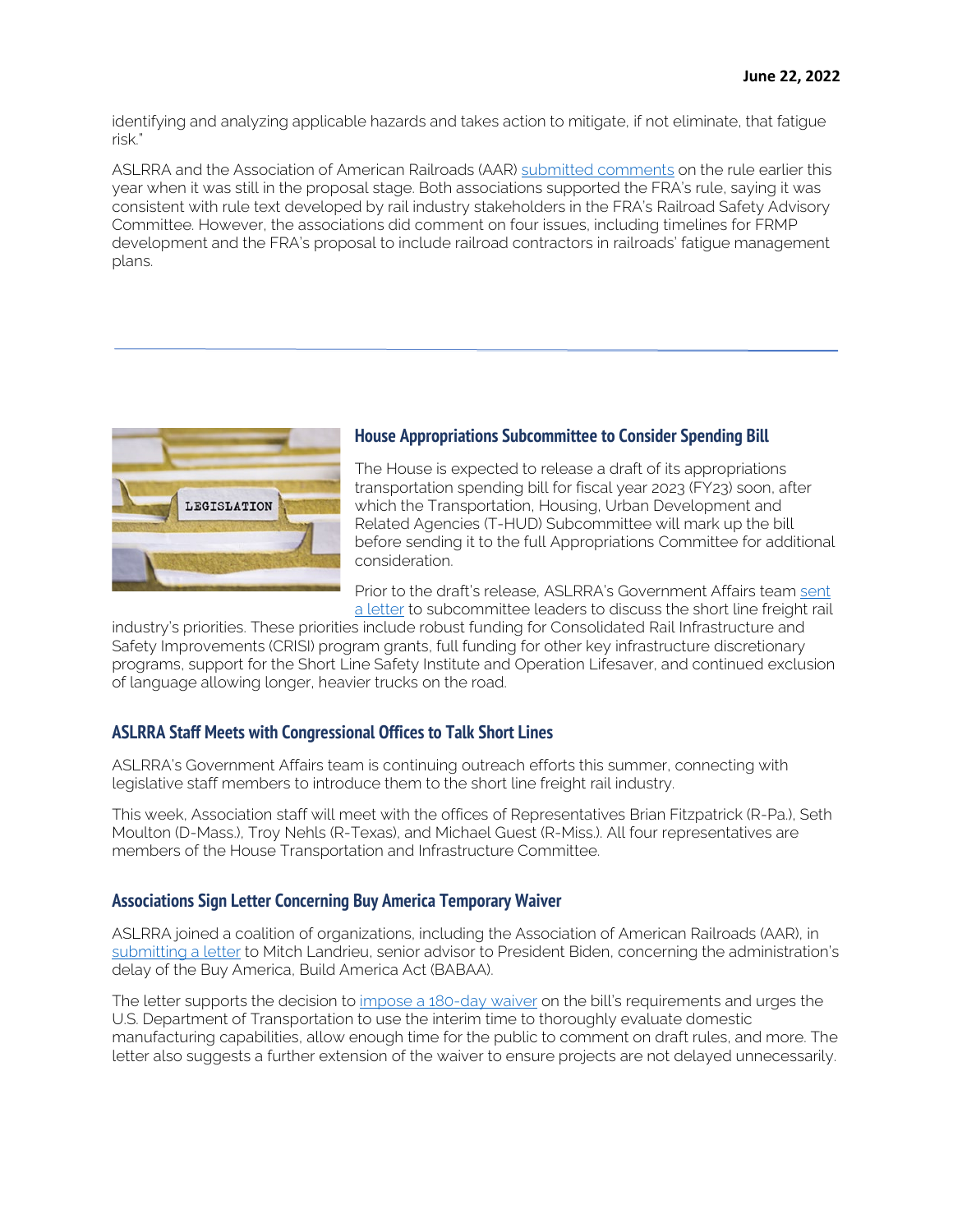**ASLRRA's Member Discount Program Includes Grant Writing Services!** Visit aslrra.org to learn more! FJR 1 **GTS BERGMANN** 

# **ASLRRA New Members**

*Know a company that would benefit from joining and participating in ASLRRA? Please contact ASLRRA's Senior Vice President of Membership and Business Developmen[t Kathy Keeney](mailto:kkeeney@aslrra.org?subject=Membership) via email or on (202) 585- 3439.*

### **ASLRRA Welcomes New Member Site Specific Solutions**



[Site Specific Solutions, Inc.,](http://www.sitespecificsolutions.com/) based in Pittsburgh, Pennsylvania, provides innovative products and solutions for the rail industry, including Lightning Protection, EMI Mitigation, Grounding, Power Supply Design & Consulting Services. President [Ron Capan](mailto:rrcapan@sitespecificsolutions.com?subject=ASLRRA) is our primary contact and can be reached on (412) 512-7772. Many thanks to John Aliberti of Trainyard Tech LLC for recommending that they join our Association.

# **ASLRRA Announcements**

### **Mark Your Calendars for ASLRRA's Regional Meetings and Other Events**

ASLRRA's [regional meetings](https://www.aslrra.org/events/regional-meetings/) will take place in the fall, with the General Counsel Symposium and Finance and Administration Seminar to be held in conjunction with the Central and Pacific Region Meeting.

The Eastern and Southern Region Meeting will take place Sept. 26 to 28 in Atlanta, Georgia, while the Central and Pacific Region Meeting will take place Oct. 25 to 27 in Milwaukee, Wisconsin. The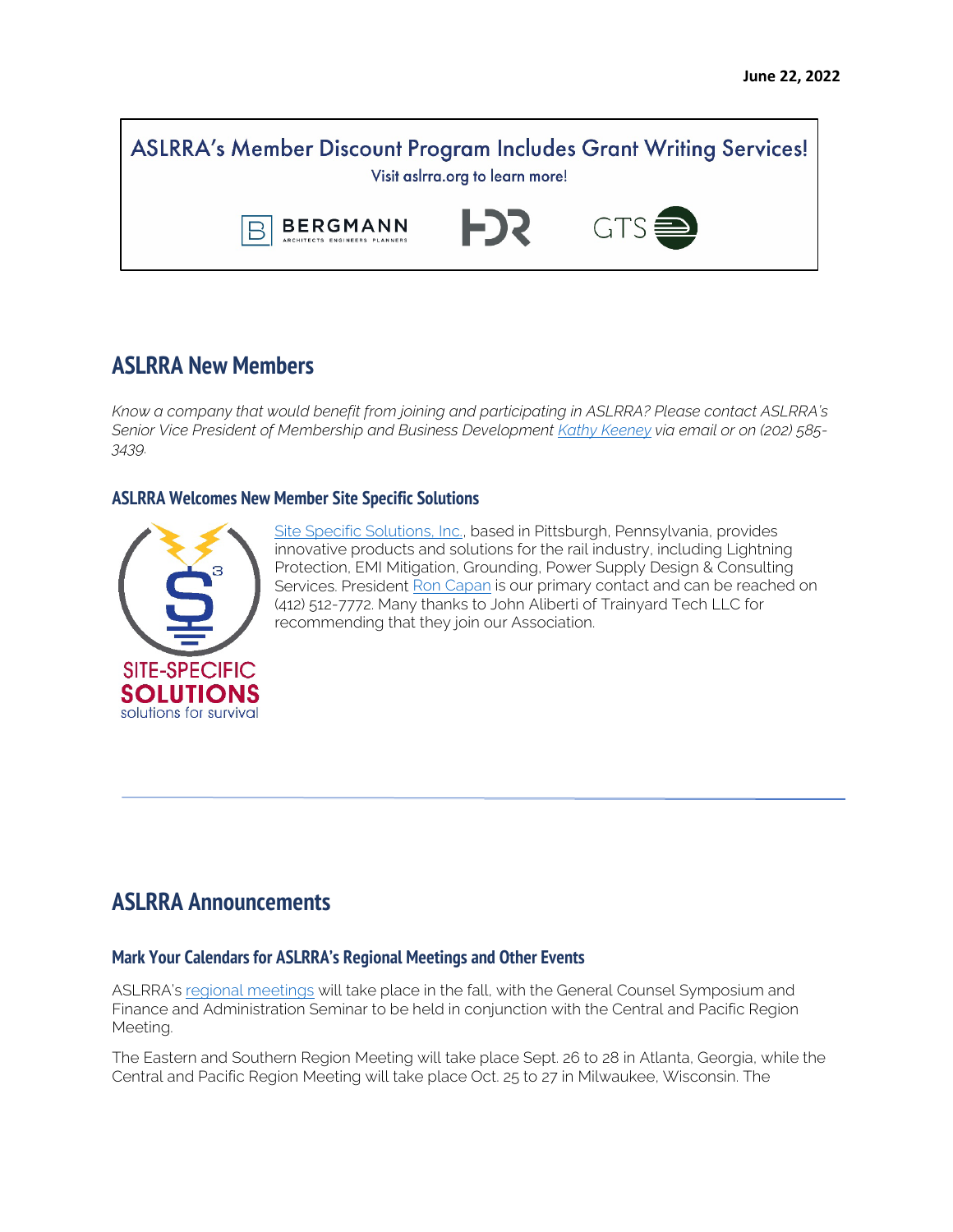symposium and seminar will also be held Oct. 25 to 27. Registration for regional meetings will open soon.

#### **Get Help with Grant Applications from ASLRRA's Preferred Providers**

ASLRRA has tapped industry experts to assist member railroads in the preparation and submission of grant applications for programs currently available from the Department of Transportation (DOT), and other sources.

ASLRRA's preferred providers for grant writing services include Bergmann, HDR, Inc. and Global Train Services (GTS), and all three companies offer discounted rates, industry expertise, and exceptional service to ASLRRA members. Visit [www.aslrra.org/discounts](http://www.aslrra.org/discounts) and select Grant Writing Services to learn more about these exceptional preferred providers.

### **ASLRRA Members to Discuss Short Line Issues at Joint Committee Meeting**

ASLRRA's [Joint Committee Meeting](https://www.aslrra.org/events/joint-committee-meeting/) offers ASLRRA members on the Association's constituent committees a chance to gather and discuss important issues affecting the short line railroad industry.

This year's Joint Committee Meeting takes place in Boston, Massachusetts on Aug. 2 and 3. MassRobotics will host the first day of events in the company's Boston office. Click [here](https://www.aslrra.org/aslrra/document-server/?cfp=aslrra/assets/File/public/events/2022-Joint-Committee-Meeting.pdf) to view meeting details, or [here](https://aslrra.force.com/s/login/?ec=302&inst=4W&startURL=%2Fidp%2Flogin%3Fapp%3D0sp4W000000wkde%26RelayState%3DaHR0cHM6Ly93d3cuYXNscnJhLm9yZy9ldmVudHMvam9pbnQtY29tbWl0dGVlLW1lZXRpbmcvcmVnaXN0ZXItbm93Lw%253D%253D%26binding%3DHttpPost%26inresponseto%3DASLRRA) to register for the event.

#### **Scholarships Aim to Make Vital Training Affordable for Small Railroads**

A generous donation from former ASLRRA board member and retired Carolina Coastal Railway President Doug Golden's Douglas Golden-Mary Cullen Charitable Fund has allowed the Association to help fund training for small-railroad employees wanting to attend courses in track, bridge and signal inspection and maintenance and/or locomotive and freight car inspection and maintenance.

ASLRRA's [scholarship program](https://www.aslrra.org/education/education-fund/industry-scholarships/) awards \$1,200 scholarships to help eligible recipients offset training, travel and lodging costs. This year, ASLRRA hopes to award more scholarships to eligible recipients who are employees of short line and regional railroads, defined as small railroads earning \$10 million or less in annual revenues.

The Association is in the process of developing, but does not currently offer, courses on scholarshipeligible topics. Some organizations that offer applicable railroad industry training include the University [of Tennessee Center for Transportation Research](https://ctr.utk.edu/rail-courses/) and the [American Railway Engineering and](https://www.arema.org/AREMA_MBRR/Education_and_Events/AREMA_MBRR/Events/Education_and_Events.aspx?hkey=41dfbec6-df37-4d0a-a1c1-dd0b6454382c)  [Maintenance-Of-Way Association \(AREMA\),](https://www.arema.org/AREMA_MBRR/Education_and_Events/AREMA_MBRR/Events/Education_and_Events.aspx?hkey=41dfbec6-df37-4d0a-a1c1-dd0b6454382c) among others.

Individuals can apply for scholarships by completing an [online application,](https://form.jotform.com/212225652926152) and scholarships will be awarded to qualified candidates on a rolling basis until all funds are distributed. View profiles of some of ASLRRA's previous scholarship recipients at the Association's Industry Scholarships website here. Questions may be directed to ASLRRA's operations manage[r Julie Duriga.](mailto:jduriga@aslrra.org?subject=Doug%20Golden%20Scholarships) 

# **ASLRRA Out and About**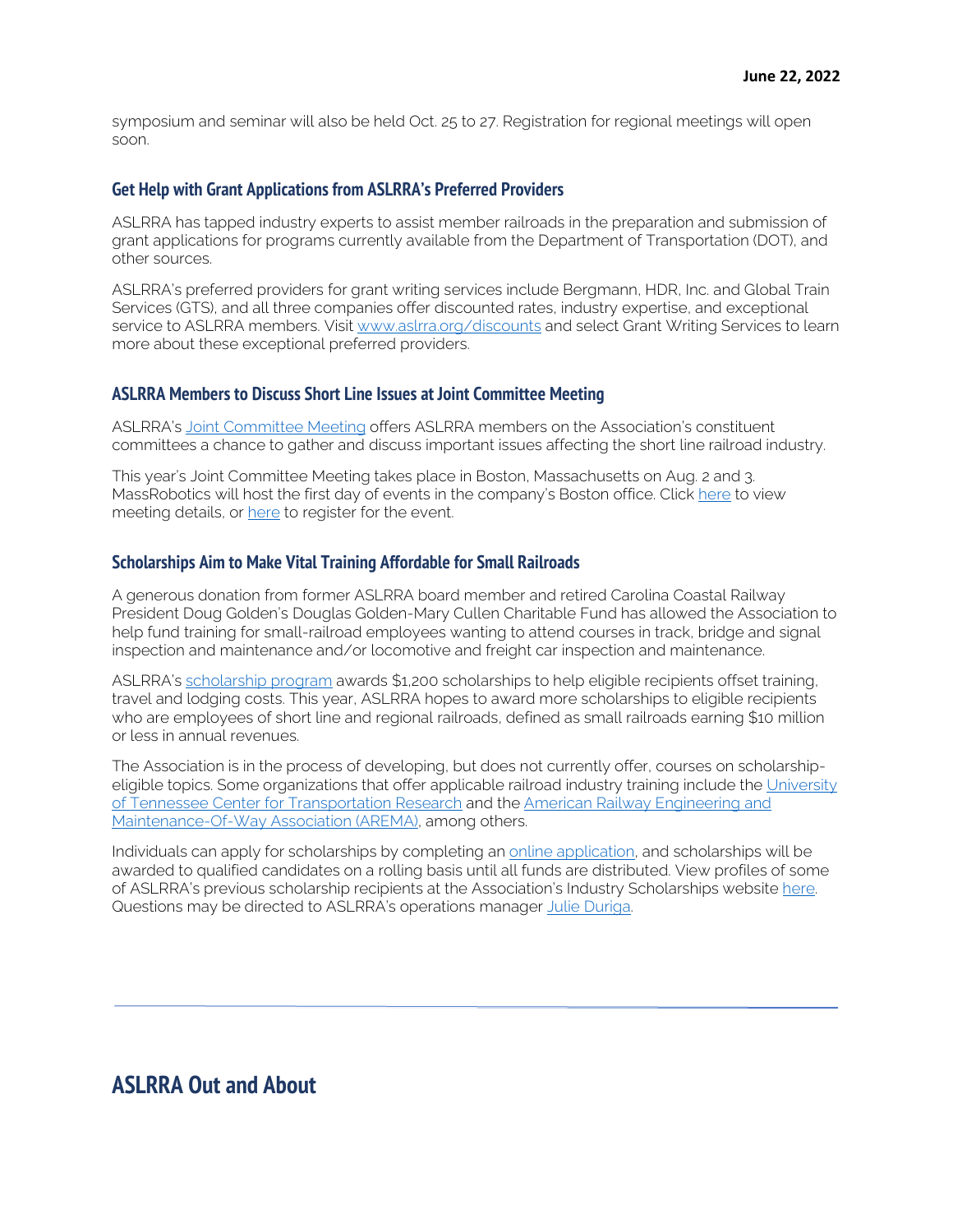### **Oelsner Participates in Industry Information Security Meeting**

This week, ASLRRA's Vice President of Data and Technology Fred Oelsner attended a meeting of the Association of American Railroads (AAR) Rail Information Security Committee at AAR's Washington, D.C. headquarters. Participants discussed current cybersecurity topics in the rail industry.



|        | CALENDAR |     |               |                         |                |                         |                |
|--------|----------|-----|---------------|-------------------------|----------------|-------------------------|----------------|
|        | SAT      | FRI | THU           | WED                     | TUE            | <b>MON</b>              | SUN            |
|        | 6        | 5   | 4             | $\overline{3}$          | $\overline{c}$ | 1                       |                |
|        | 13       | 12  | $\mathbf{11}$ | 10                      | $\overline{9}$ | $\overline{\mathbf{8}}$ | $\overline{1}$ |
| Q<br>Ŕ | 20       | 19  | 18            | $\overline{\mathbf{u}}$ | 16             | 15                      | 14             |
|        | 27       | 26  | 25            | 24                      | 23             | 22                      | 21             |
|        |          |     |               | 31                      | 30             | 29                      | 28             |

# **ASLRRA Webinars – Live or On-Demand**

# **Learn to Maximize Data and Analytics with Recorded Webinars**

CloudMoyo sponsored and presented several webinars focused on data and analytics. Members can find recordings of these webinars in ASLRRA's [On-Demand Webinar Library.](https://www.aslrra.org/education/webinars/) Look for the following titles:

- Making the Digital Shift to Safety Culture, Using Analytics and Automation to Simplify Crew Manager Tasks
- Effective On-the-Job Training Strategies
- Ops Testing with Employee Performance Tracking for Compliance

These webinars are only a few of the over 170 recordings available on a wide variety of topics including finance, human resources, communications and technology. ASLRRA members can access the On-Demand Webinar for free while non-members can purchase a subscription. [Click here](https://www.aslrra.org/education/webinars/) to access the webinar library today.

### Click [here](https://www.aslrra.org/education/education-offerings/) to learn more about ASLRRA's education offerings.

# **Industry Events and Announcements**